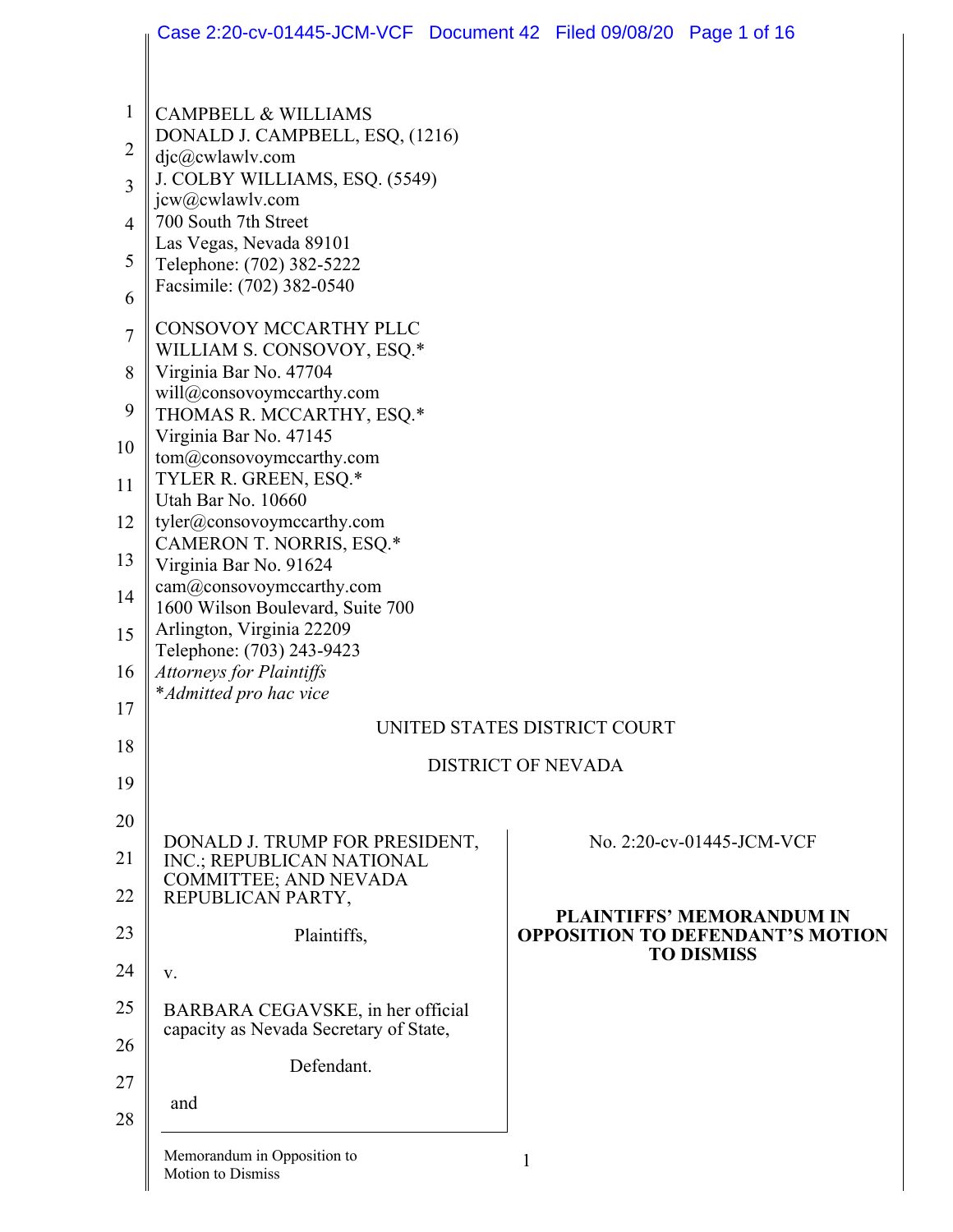# Case 2:20-cv-01445-JCM-VCF Document 42 Filed 09/08/20 Page 2 of 16

DNC SERVICES CORPORATION/DEMOCRATIC NATIONAL COMMITTEE, DCCC, and NEVADA STATE DEMOCRATIC PARTY,

Intervenor-Defendants.

## **INTRODUCTION**

7 8 9 10 11 12 13 14 Donald J. Trump for President, Inc., the Republican National Committee, and the Nevada Republican Party have challenged the constitutionality of various sections of Assembly Bill 4, a recently and hastily passed 60-page bill that transforms how Nevada will conduct its November 2020 general election. In response, Nevada's Secretary of State repeatedly casts Plaintiffs' claims as little more than a "public policy debate" (ECF No. 37 at 1; *see also id.* at 2, 7, 10, 11, 19, 20, 24), and asks this Court to dismiss the Amended Complaint under Rule 12(b)(1), *see id.* at 9. In particular, the Secretary asserts that Plaintiffs lack standing, that the case is neither ripe nor justiciable, and that Plaintiffs lack a right of action.

15 16 17 18 19 20 To be sure: Plaintiffs have policy disputes with AB4. That's no secret; they alleged as much in the Amended Complaint. (ECF No. 29, ¶ 2.) But just as sure: Plaintiffs' claims target the parts of AB4 that are not merely bad policy but that also transgress federal statutory and constitutional requirements. And for each of those claims, Plaintiffs have adequately alleged multiple independently sufficient grounds for standing and possess a right of action, making this case justiciable. Accordingly, the Court should deny the Secretary's motion to dismiss.

21

1

2

3

4

5

6

### **LEGAL STANDARD**

22 23 24 25 26 27 "To satisfy Article III's standing requirements, a plaintiff must show (1) it has suffered an injury in fact that is (a) concrete and particularized and (b) actual or imminent, not conjectural or hypothetical; (2) the injury is fairly traceable to the challenged action of the defendant; and (3) it is likely, as opposed to merely speculative, that the injury will be redressed by a favorable decision." *Friends of the Earth, Inc. v. Laidlaw Envtl. Servs. (TOC) Inc.*, 528 U.S. 167, 180-81 (2000) (internal quotation marks omitted). The party invoking federal jurisdiction bears the burden of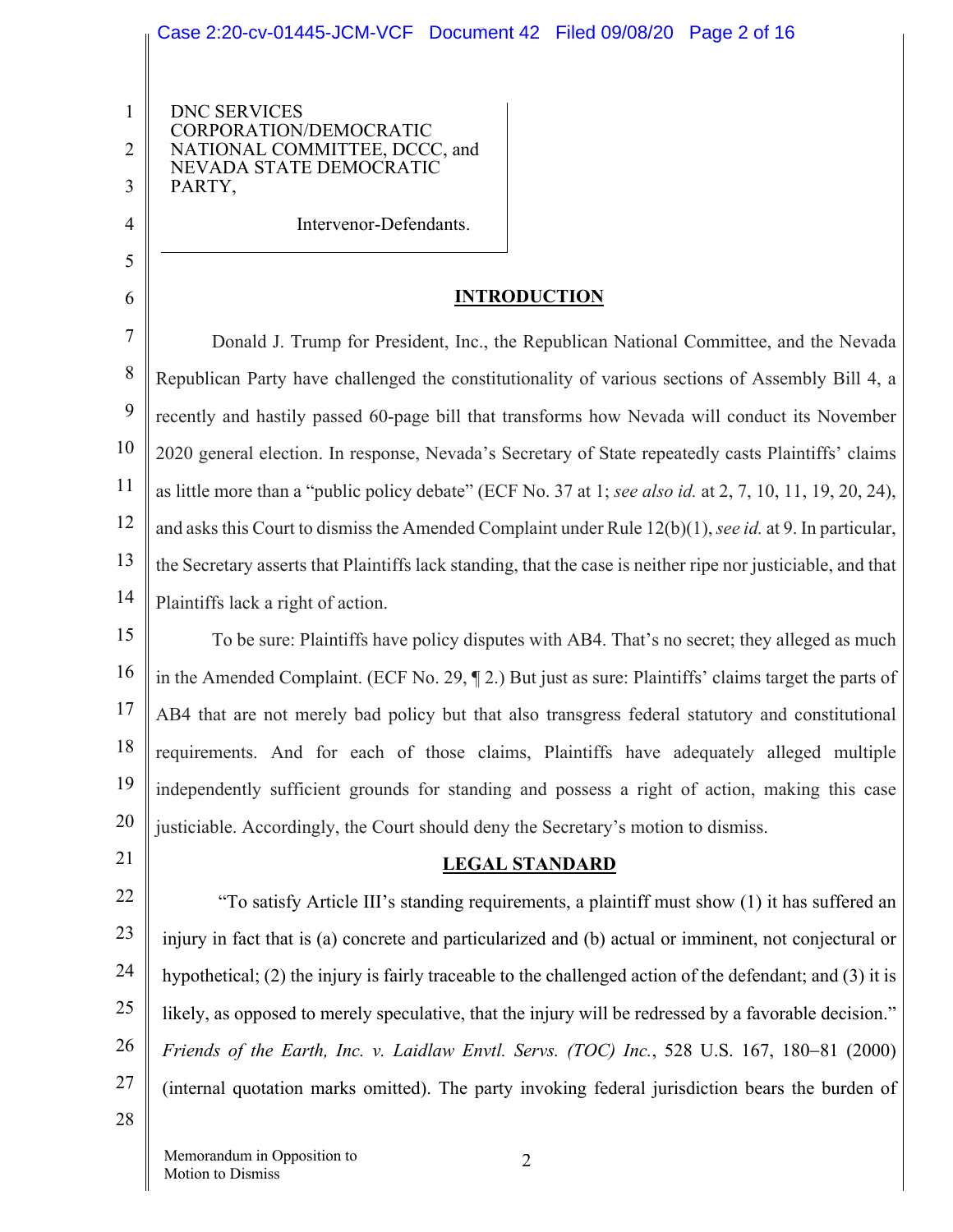#### Case 2:20-cv-01445-JCM-VCF Document 42 Filed 09/08/20 Page 3 of 16

1 2 3 4 5 establishing these elements. *FW/PBS, Inc. v. City of Dallas*, 493 U.S. 215, 231 (1990). "In deciding whether a plaintiff has made this showing," the court must "accept as true all material allegations of the complaint" and "construe the complaint in favor of the complaining party." *Nat'l Council of La Raza v. Cegavske*, 800 F.3d 1032, 1039 (9th Cir. 2015) (quoting *Maya v. Centex Corp.*, 658 F.3d 1060, 1068 (9th Cir. 2011)).

**ARGUMENT**

7 8 9 10 11 12 13 14 15 16 17 18 19 20 21 22 23 Plaintiffs' Amended Complaint adequately alleges facts establishing several independently sufficient injuries to support standing. First, Plaintiffs have direct organizational standing because AB4 compels them to divert their resources. Second, Plaintiffs have direct organizational standing because AB4 harms their ability to achieve electoral success. Third, Plaintiffs have direct organizational standing because AB4 imposes competitive disadvantages upon the Plaintiff organizations. Fourth, Plaintiffs have adequately alleged associational standing to vindicate the competitive harms that AB4 causes their member-candidates. Fifth, Plaintiffs have associational standing to vindicate the harms caused to their voter-members by AB4's dilution of their votes. Sixth, Plaintiffs have associational standing to vindicate the harms caused to their voter-members by AB4's disparate treatment of rural voters. Any one of these independently sufficient grounds establishes Plaintiffs' standing and requires denying the Secretary's motion to dismiss. *See Dep't of Commerce v. New York*, 139 S. Ct. 2551, 2565 (2019) ("For a legal dispute to qualify as a genuine case or controversy, at least one plaintiff must have standing to sue."); *see also Fair Maps Nevada v. Cegavske*, No. 320CV00271MMDWGC, 2020 WL 2798018, at \*6 (D. Nev. May 29, 2020). Additionally, this suit is ripe for review and justiciable. Finally, Plaintiffs possess a right of action under 42 U.S.C. §1983 to pursue their challenges under federal election laws and the Fourteenth Amendment.

24

6

#### **I. Plaintiffs have adequately alleged facts establishing direct organizational standing.**

25 26 27 28 An organization satisfies its burden to plead a direct injury in fact when it alleges that unlawful state action will cause it to divert resources. *Fair Hous. Council of San Fernando Valley v. Roommate.com, LLC*, 666 F.3d 1216, 1219 (9th Cir. 2012) ("We've held that an organization has direct standing to sue [when] it showed a drain on its resources from both a diversion of its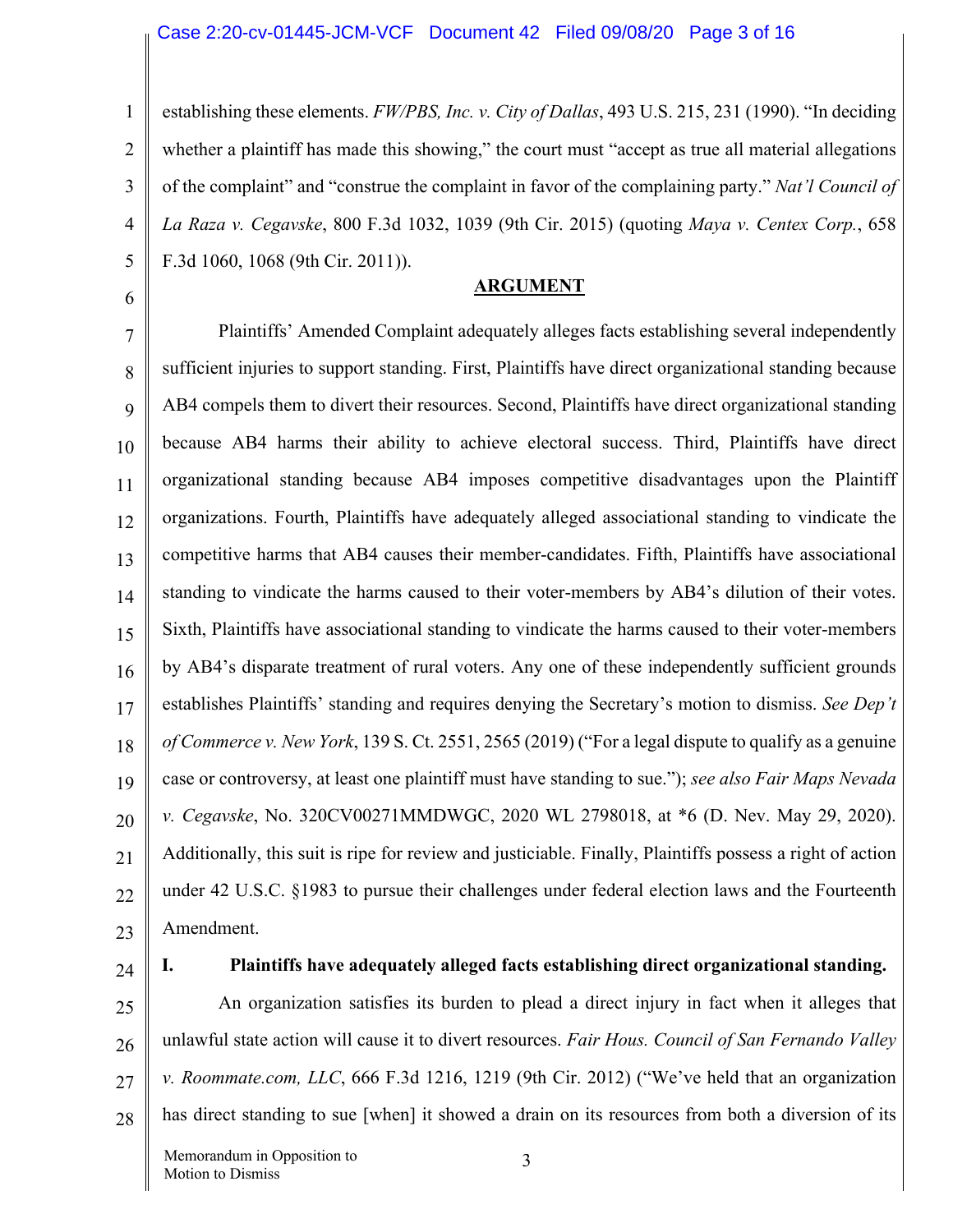#### Case 2:20-cv-01445-JCM-VCF Document 42 Filed 09/08/20 Page 4 of 16

2 3 4 5 6 7 resources and frustration of its mission." (internal quotation marks omitted)). And "[t]he Court has also made clear that a diversion-of-resources injury is sufficient to establish organizational standing at the pleading stage, even when it is broadly alleged." *Nat'l Council of La Raza v. Cegavske*, 800 F.3d 1032, 1040 (9th Cir. 2015) (internal quotation marks omitted). That is so even if the "added cost has not been estimated and may be slight," because standing "requires only a minimal showing of injury." *Crawford v. Marion Cty. Election Bd.*, 472 F.3d 949, 951 (7th Cir. 2007), *aff'd*, 553 U.S. 181 (2008) (citing *Friends of the Earth, Inc.*, 528 U.S. at 180–84).

8 9 10 11 12 13 14 15 16 17 18 19 20 21 22 23 24 25 26 27 Plaintiffs readily clear that threshold. The Amended Complaint alleges that "AB4 forces the RNC to divert resources and spend significant amounts of money educating Nevada voters on those changes and encouraging them to still vote." (ECF No. 29 ¶17.) It also alleges that AB4 "require[s] the committee" to reelect President Trump "to change how it allocates its resources and the time and efforts of its campaign staff, to achieve its electoral and political goals." (*Id.* ¶11.) The Ninth Circuit has consistently held that allegations of these precise resource-allocation harms suffice to establish injury in fact. *See Nat'l Council of La Raza*, 800 F.3d at 1040 ("The complaint specifically alleges that Plaintiffs expended additional resources that they would not otherwise have expended, and in ways that they would not have expended them. … The Supreme Court has made clear that injuries of the sort that Plaintiffs allege are concrete and particular for purposes of Article III."). And the Supreme Court has unambiguously rejected the notion that resource diversion is merely an "abstract" injury. *See Havens Realty Corp. v. Coleman*, 455 U.S. 363, 379 (1982) ("Such concrete and demonstrable injury to the organization's activities—with the consequent drain on the organization's resources—constitutes far more than simply a setback to the organization's abstract social interests."). Rather, it is long established that a "new law injures" a political party when it compels it "to devote resources to getting to the polls those of its supporters who would otherwise be discouraged by the new law from bothering to vote." *Crawford*, 472 F.3d at 951. Thus, Plaintiffs have adequately alleged that they will suffer direct injury as a result of AB4 because the measure forces them to divert and reallocate resources toward educating voters and preventing vote dilution. *See Nat'l Council of La Raza*, 800 F.3d at 1040-41; *see also Am. Civil Rights Union v. Martinez-*

28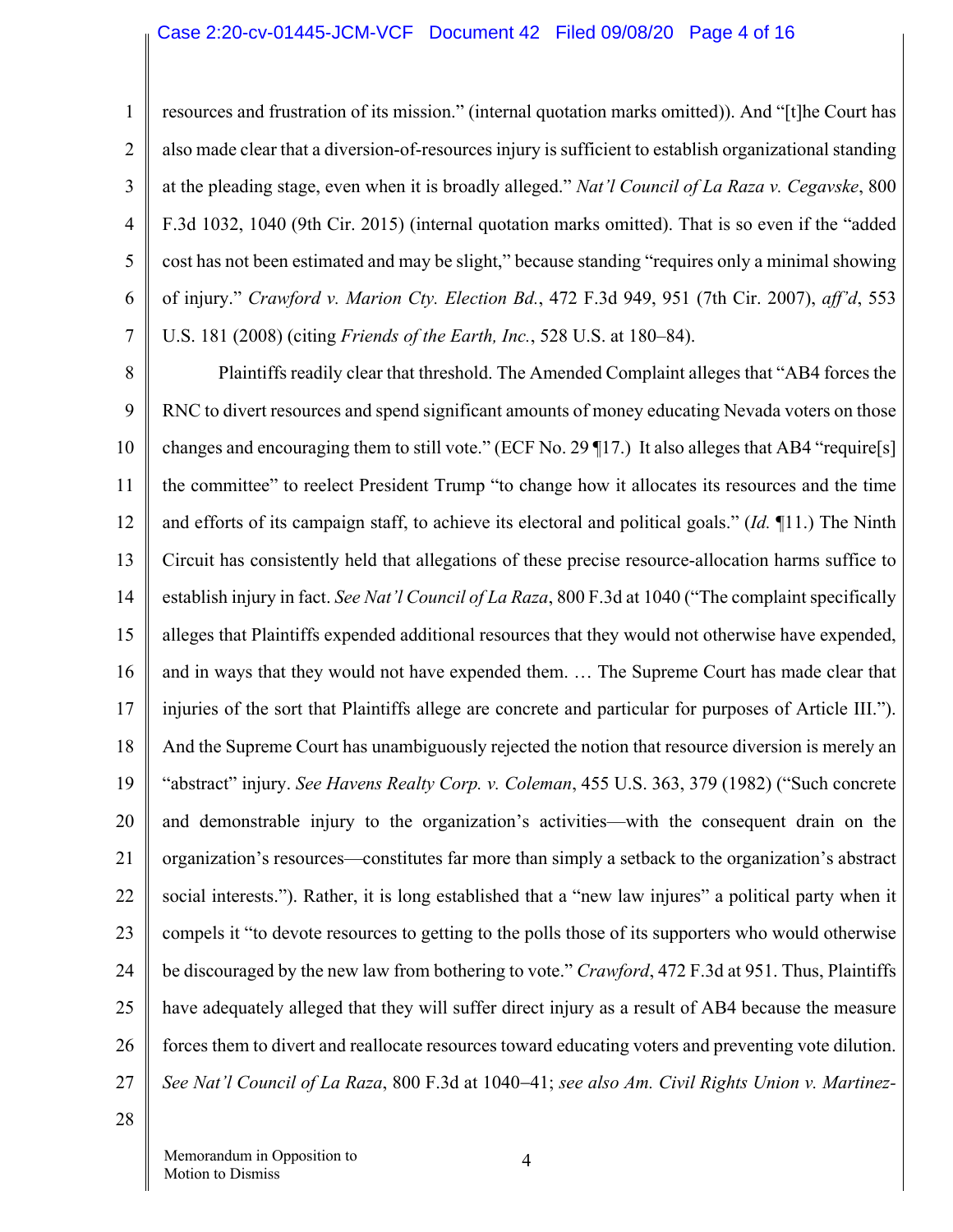*Rivera*, 166 F. Supp. 3d 779, 800 (W.D. Tex. 2015) (organization's expenditure of resources to "prevent dilution of legitimate votes by illegal votes" satisfies injury in fact requirement).

3 4 5 6 7 8 9 10 11 12 13 A political party also suffers an injury in fact when an election law impedes its ability to elect candidates. Electing candidates is "not merely an ideological interest," *Texas Democratic Party v. Benkiser*, 459 F.3d 582, 586–87 (5th Cir. 2006), and losing an election is more than "simply a setback to the organization's abstract social interests," *Coleman*, 455 U.S. at 379, because "[p]olitical victory accedes power to the winning party, enabling it to better direct the machinery of government towards the party's interests," *Benkiser*, 459 F.3d at 587. As noted, Plaintiffs have adequately alleged that AB4 will impede their ability to elect candidates because the law will "confuse" their voters and "create incentive" to stay away from the polls. (ECF No. 29, ¶17.) To counter this injury, Plaintiffs have alleged that they will have to devote additional resources to dispelling this confusion and encouraging its members "to still vote." *Id.* Thus Plaintiffs adequately allege that AB4 causes those harms and that a favorable court order will redress them.

14 15 16 17 18 19 20 21 22 23 24 25 26 27 28 The Secretary's response—that "the thread of causation between AB4 and vote dilution is much too tenuous to support standing," ECF No. 37 at 12—miscomprehends the nature of Plaintiffs' injury. Again, that injury is Plaintiffs' diversion of resources and harm to their electoral interests. To support traceability at the motion to dismiss stage, Plaintiffs must allege only that AB4 will require them to divert resources. *See Nat'l Council of La Raza*, 800 F.3d at 1041 (noting that a state law "requir[ing] the organization to expend resources in facilitating the registration of disabled persons that they otherwise would spend in other ways is sufficient to show an actual or threatened injury in fact that is fairly traceable to the alleged illegal action" (quoting *Nat'l Coal. for Students with Disabilities Educ. & Legal Def. Fund v. Scales*, 150 F.Supp.2d 845, 850 (D.Md. 2001)). The Amended Complaint does just that by alleging that AB4 will create confusion among Plaintiffs' voters and require them to "spend significant amounts of money educating Nevada voters on [AB4's] changes and encouraging them to still vote." (ECF No. 29, ¶17); *cf. Common Cause/New York v. Brehm*, 344 F. Supp. 3d 542, 549 (S.D.N.Y. 2018) ("[A]s far as standing is concerned—there is no requirement that the Court evaluate the substantive merits of Plaintiff's purported reasons for diverting its resources, provided Plaintiff plausibly alleges the diversion

1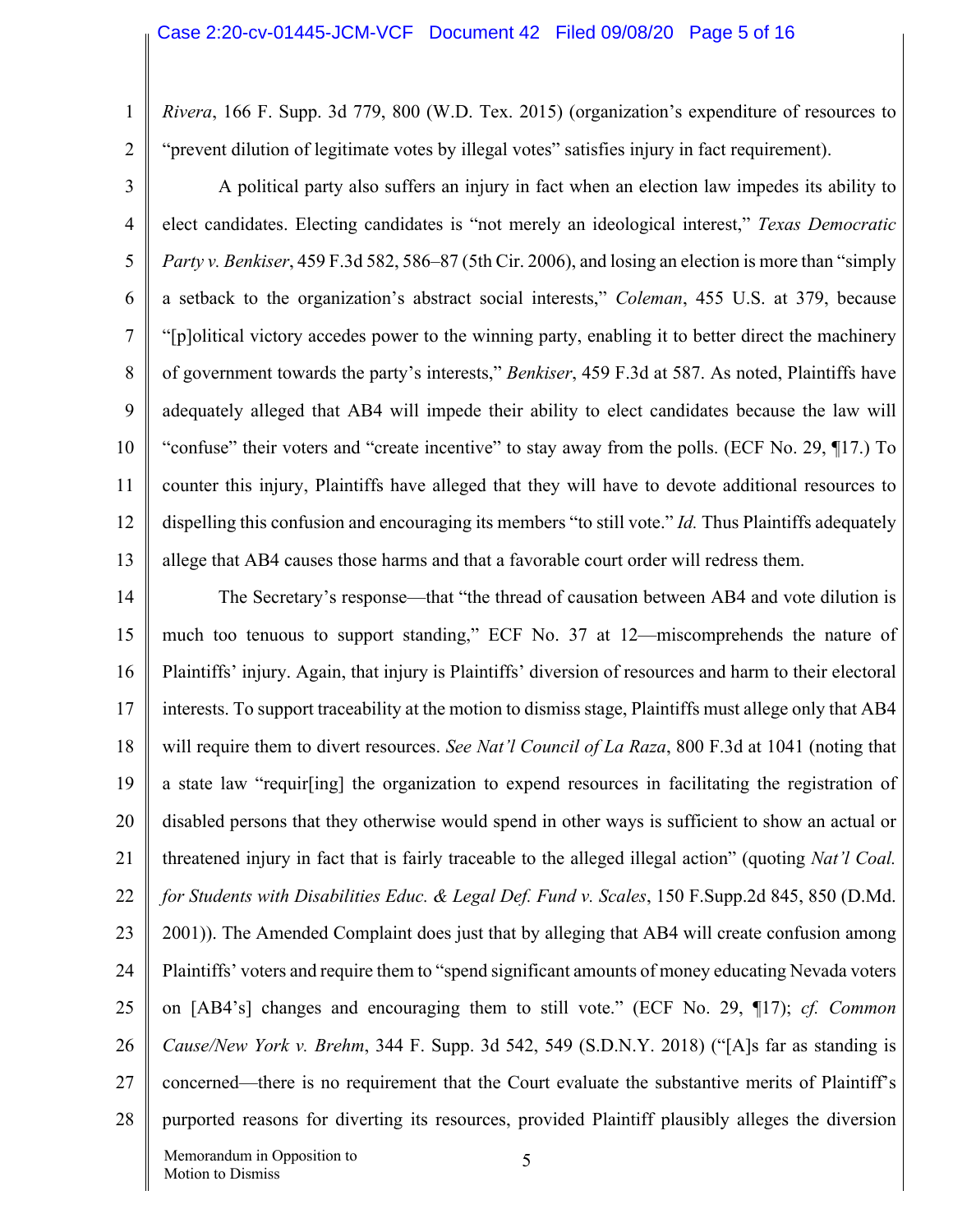#### Case 2:20-cv-01445-JCM-VCF Document 42 Filed 09/08/20 Page 6 of 16

1 2 3 4 5 6 7 8 9 10 11 12 13 14 15 16 17 18 occurred because of Defendants' alleged actions."). Plaintiffs' specific allegation that a state law in conflict with federal law and the Constitution will cause them to expend resources leaves "no difficulty in concluding that [they] have adequately alleged that the injury they suffer is attributable to the State." *Nat'l Council of La Raza*, 800 F.3d at 1041; *see also Pavek v. Simon*, No. 19-CV-3000 (SRN/DTS), 2020 WL 3183249, at \*14 (D. Minn. June 15, 2020) ("[T]he Ballot Order statute causes the primacy effect to benefit one political party over all others—notably, not the DFL which in turn directly inflicts the injuries each committee contends it will imminently suffer: diversion of resources to counter the statute's effects, and harm to each committee's electoral prospects."). And the allegations here establish redressability because "[i]f the statute here were declared unconstitutional, and an injunction granted, it 'would ensure exactly the relief the [Plaintiffs] request. That is enough to satisfy Article III.'" *Id.* (quoting *Food Mktg. Inst. v. Argus Leader Media*, 139 S. Ct. 2356, 2362 (2019)); *see also Am. Civil Liberties Union v. The Fla. Bar*, 999 F.2d 1486, 1490 (11th Cir. 1993) ("[W]hen a plaintiff challenges the constitutionality of a rule of law, it is the state official designated to enforce that rule who is the proper defendant."). The Secretary cannot bootstrap arguments about the merits of Plaintiffs' claims into the redressability inquiry because "in determining redressability, courts 'assume that plaintiff's claim has merit." *Am. Civil Liberties Union of Nevada v. Lomax*, 471 F.3d 1010, 1016 (9th Cir. 2006) (quoting *Bonnichsen v. United States*, 367 F.3d 864, 873 (9th Cir. 2004)).

19 20 21 22 23 24 25 26 27 28 Memorandum in Opposition to 6 The Secretary's misunderstanding of the nature of Plaintiffs' injury is demonstrated in her reliance upon the recent holding by another Judge in this Court that voters lacked standing to challenge Nevada's all-mail primary election. *See Paher v. Cegavske*, No. 3:20-CV-00243-MMD-WGC (D. Nev.). *Paher* was a challenge by two individual voters involving only one claimed injury—vote dilution—that was plead in a manner that "may be conceivably raised by any Nevada voter." *Paher*, No. 3:20-CV-00243, 2020 WL 2089813, at \*5 (D. Nev. Apr. 30, 2020). By contrast, the Amended Complaint here alleges a significant expenditure of organizational resources in response to AB4, placing this case comfortably within the long-established line of cases discussed above holding that organizations possess standing to challenge state laws that cause them to divert resources. *See, e.g.*, *Feldman v. Arizona Sec'y of State's Office*, 208 F. Supp. 3d 1074, 1080–81 (D.

Motion to Dismiss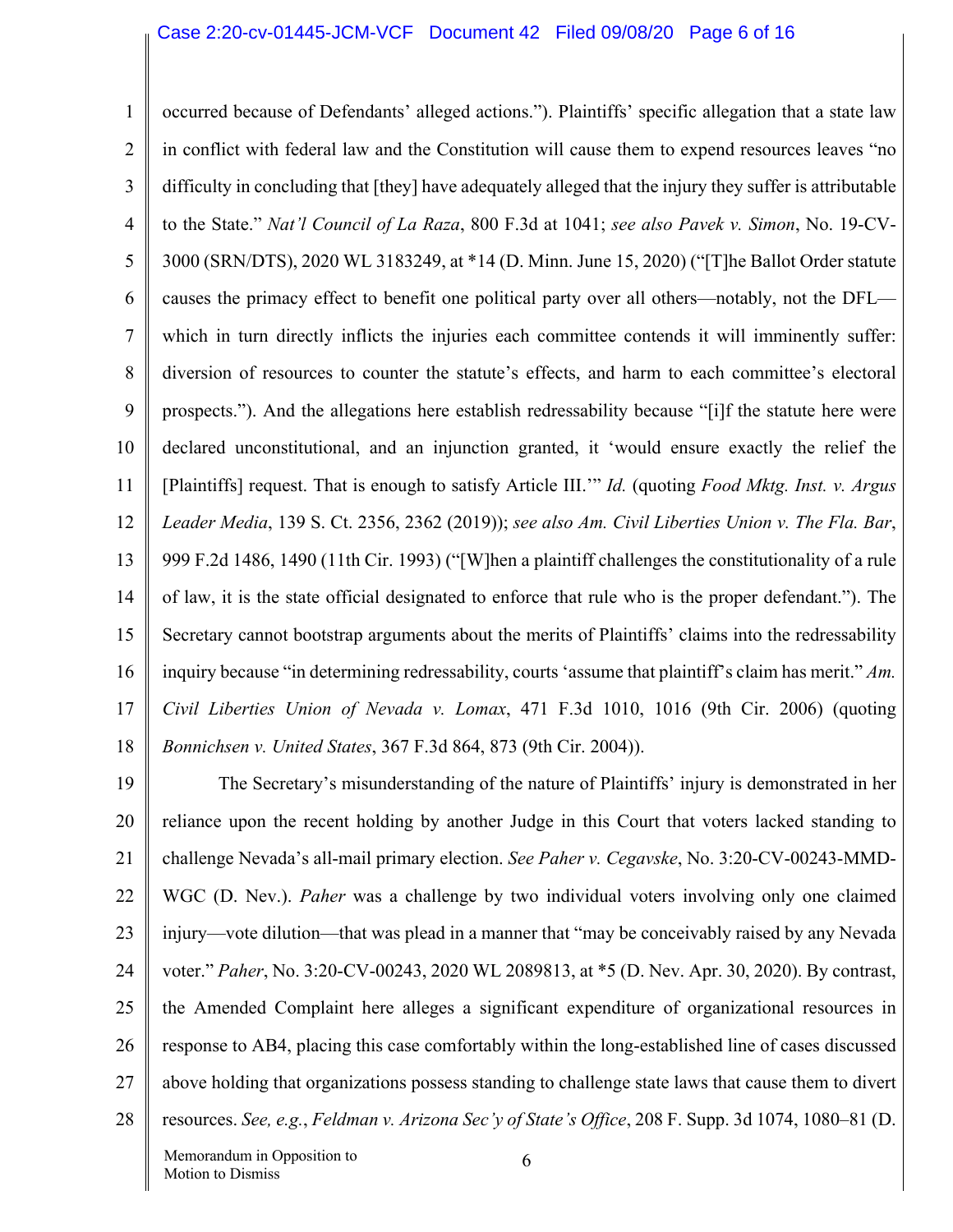1 2 3 4 5 6 7 8 9 10 11 12 13 Ariz. 2016) ("[T]he ADP alleges that H.B. 2023 will reduce the likelihood that its voters will timely return their ballots, thereby reducing the likelihood that the ADP will be successful in electing Democratic candidates. These allegations are sufficient to establish a concrete and particularized injury in fact that is fairly traceable to H.B. 2023 and likely to be redressed by a favorable ruling on Plaintiffs' preliminary injunction motion." (citing *Crawford*, 472 F.3d at 951)). There is nothing "speculative" about this injury (ECF No. 37 at 2); Plaintiffs have specifically alleged that "AB4 *forces the RNC* to divert resources and spend significant amounts of money," (ECF No. 29, ¶17) (emphasis added), and requires Donald J. Trump for President, Inc. to "change how it allocates its resources," *id.* ¶11. As the Democratic Party argued when it sued to force Nevada to adopt the reforms that eventually became AB4, "the Organizational Plaintiffs … have alleged … that they have suffered and will continue to suffer a diversion of their resources …, which is itself a harm sufficient to confer standing [] under Article III." Pltfs.' Cons. Opp. to Mots. to Dismiss 17, *Corona v. Cegavske*, No. 20 OC 00064 1B (Nev. 1st Dist. Ct. July 17, 2020) (collecting cases).

14 15 16 17 18 19 20 21 22 23 24 25 Beyond that, the Secretary's arguments attempt to change Plaintiffs' pleading standard. The Secretary repeatedly asks the Court to dismiss the Amended Complaint because Plaintiffs have not attached "evidence" to their complaint. (ECF No. 37 at 3, 5, 11, 12.) But at the pleading stage a court must "presum[e]" that Plaintiffs' "general allegations embrace those specific facts that are necessary to support the claim." *Nat'l Council of La Raza*, 800 F.3d at 1040 (quoting *Lujan v. Defs. of Wildlife*, 504 U.S. 555, 561 (1992)). Indeed, the Ninth Circuit has faulted district courts for employing precisely the type of heightened standard the Secretary proposes. *See Nat'l Council of La Raza*, 800 F.3d at 1039-41; *see also Common Cause*, 344 F. Supp. 3d at 549 ("Defendants argue that Plaintiff's diversion of resources claims are generalized and conclusory. [] However, Defendants place too high of a burden on Plaintiff at this stage. Plaintiff need only 'allege facts' sufficient to demonstrate an injury-in-fact at the motion to dismiss stage." (quoting *Warth v. Seldin*, 422 U.S. 490, 504 (1975)).<sup>1</sup> What's more, "standing does not 'uniformly require plaintiffs to

26

27 28  $<sup>1</sup>$  For the same reasons, the Secretary's attempt to disaggregate Donald J. Trump for President,</sup> Inc.'s injuries from the other Plaintiffs' injuries must fail. (ECF No. 37 at 13-16.) The Amended Complaint specifically alleges that AB4 will "require the committee to change how it allocates its resources and the time and efforts of its campaign staff, to achieve its electoral and political goals."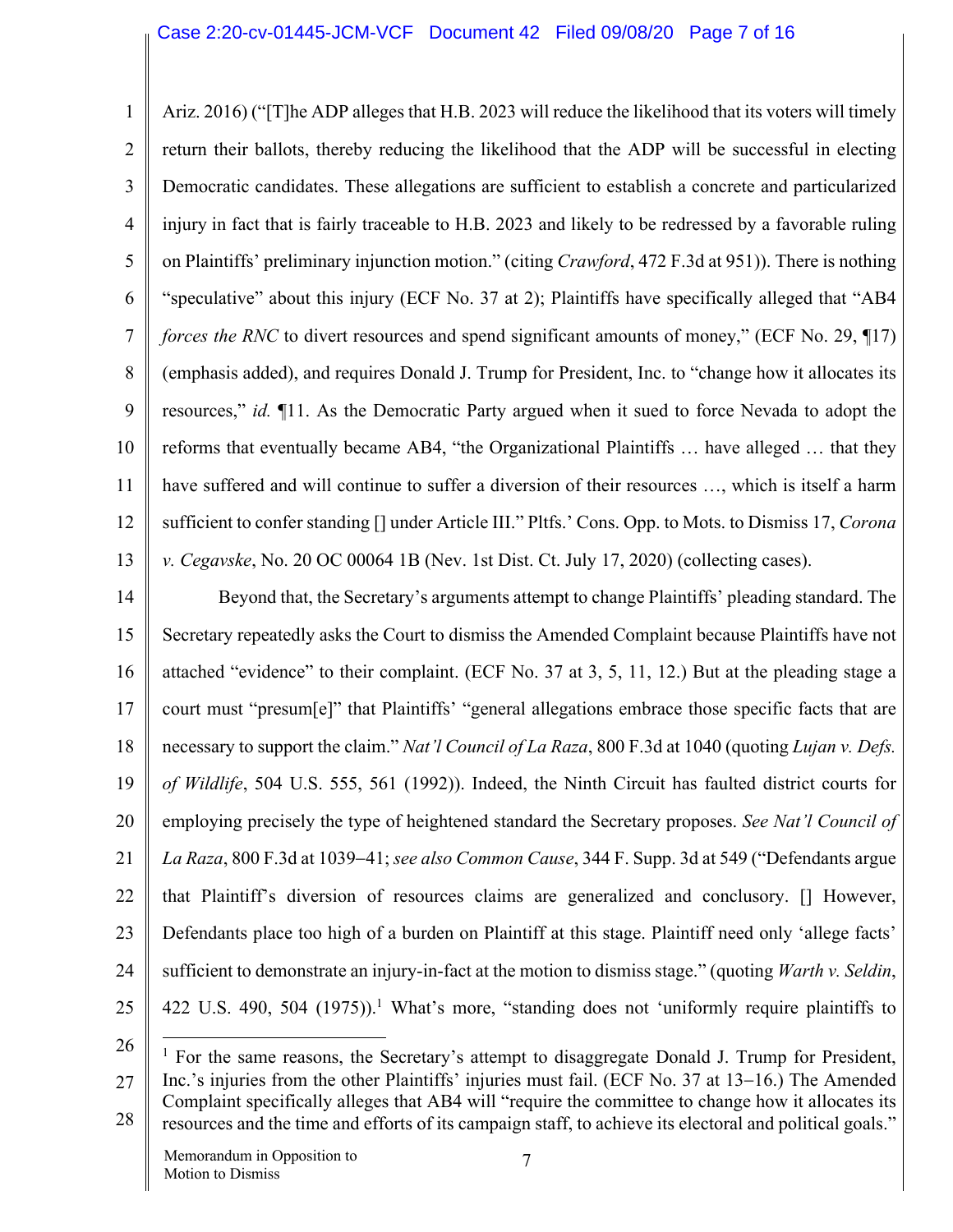### Case 2:20-cv-01445-JCM-VCF Document 42 Filed 09/08/20 Page 8 of 16

1 2 3 4 5 6 7 demonstrate that it is literally certain that the harms they identify will come about.' Instead, proving a 'substantial risk' of injury is sufficient." *Nelson v. Warner*, No. CV 3:19-0898, 2020 WL 4582414, at \*4 (S.D. W. Va. Aug. 10, 2020) (quoting *Clapper v. Amnesty Int'l*, 568 U.S. 398, 414 n.5 (2013); *Susan B. Anthony List v. Driehaus*, 573 U.S. 149, 158 (2014)). Because Plaintiffs have adequately alleged that AB4 causes them to divert their resources and undermines their ability to achieve electoral success, they have pleaded an injury in fact caused by the state and redressable by a favorable court. *See Nat'l Council of La Raza*, 800 F.3d at 1039-41.

8

9

### **II. Plaintiffs have adequately alleged direct and associational standing to vindicate competitive injuries imposed by AB4.**

10 11 12 13 14 15 16 17 18 19 20 22 23 24 Alternatively, Plaintiffs have also adequately alleged that they possess direct standing to vindicate competitive harms to the national and state Republican parties—and associational standing to vindicate identical harms suffered by their candidates. In the election context, the Ninth Circuit has long recognized that a political party has standing to obtain redress for harms to the electoral prospects of its candidates. *See Drake v. Obama*, 664 F.3d 774, 783 (9th Cir. 2011); *Owen v. Mulligan*, 640 F.2d 1130, 1133 (9th Cir. 1981) (recognizing standing when candidates "and the Republic Committee members seek to prevent their opponent from gaining an unfair advantage in the election process through abuses of mail preferences which 'arguably promote his electoral prospects'"). A plaintiff establishes "competitive standing" by alleging that a state action will lead to the "potential loss of an election." *Drake*, 664 F.3d at 783 (quoting *Owen*, 640 F.2d at 1132-33). For example, in *Owen*, the Ninth Circuit found sufficient for standing purposes that the plaintiffs alleged that "abuses of mail preferences" aided their opponents, 640 F.2d at 1133, and specifically rejected the argument "that the potential loss of an election due to an unfair advantage for the opponent was an 'injury [that was] too remote, speculative and unredressable to confer standing.'" *Drake*, 664 F.3d at 732 (quoting *Owen*, 640 F.2d at 1132).

Here, Plaintiffs "seek to vindicate the rights of [their] … candidates" by alleging that AB4 will undermine "the ability of Republican voters to cast and Republican candidates to receive, effective votes in Nevada" by "confus[ing] voters, undermin[ing] confidence in the electoral

27 28

25

26

21

(ECF No. 29, ¶11.)

Memorandum in Opposition to Motion to Dismiss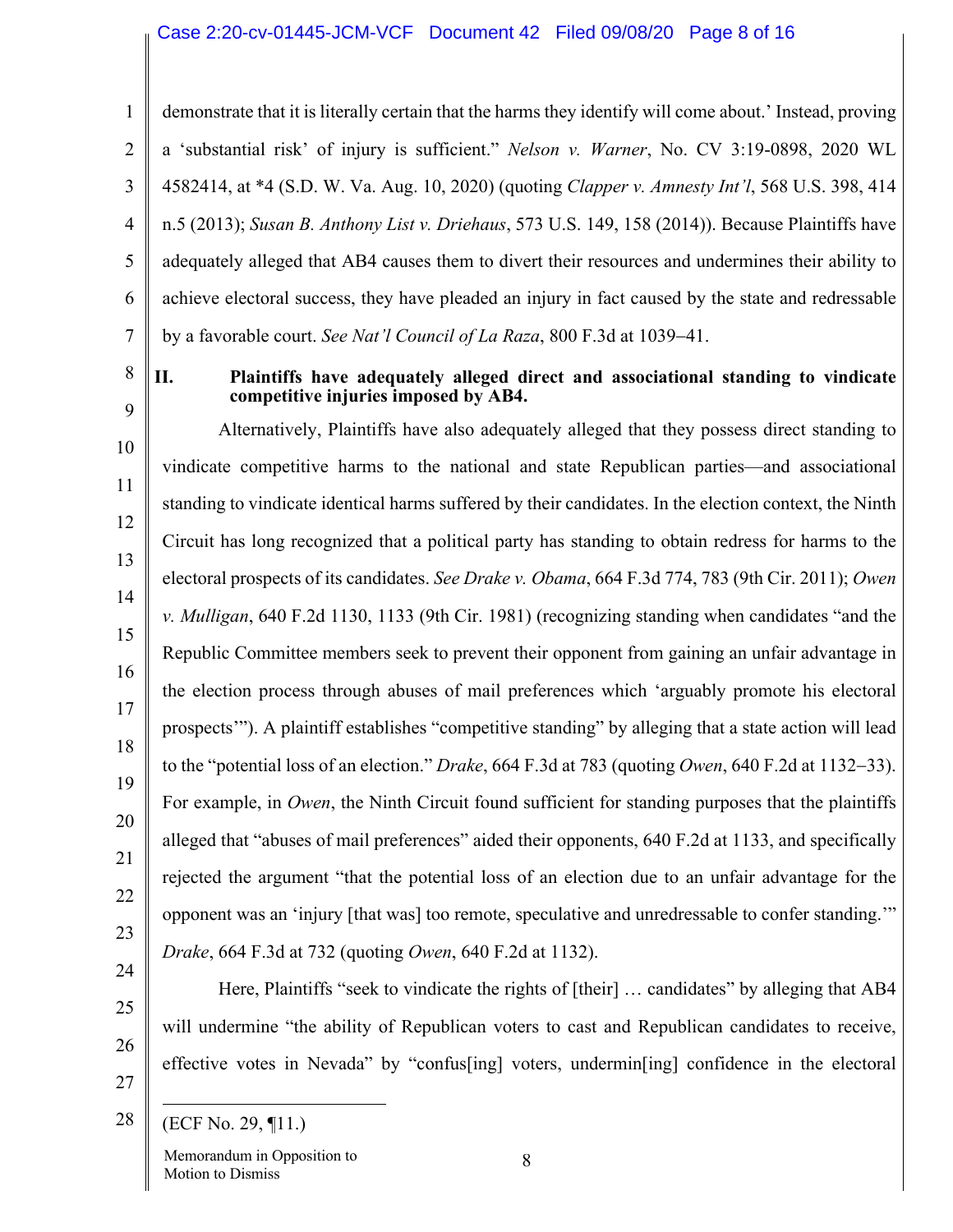#### Case 2:20-cv-01445-JCM-VCF Document 42 Filed 09/08/20 Page 9 of 16

1

2 3 4 5 6 7 8 9 10 11 "[O]verwhelming precedent" holds "that a candidate and his or her party can show an injury-infact if the defendant's actions harm the candidate's chances of winning." *Nelson v. Warner*, No. CV 3:19-0898, 2020 WL 4582414, at \*4 (S.D.W. Va. Aug. 10, 2020); *see also Drake*, 664 F.3d at 732; *Pavek v. Donald J. Trump for President, Inc.*, 967 F.3d 905, 907 (8th Cir. 2020); *Green Party of Tenn. v. Hargett*, 767 F.3d 533, 538 (6th Cir. 2014); *Tex. Democratic Party v. Benkiser*, 459 F.3d 582, 587–88 (5th Cir. 2006); *Fulani v. Hogsett*, 917 F.2d 1028, 1030 (7th Cir. 1990); *Schulz v. Williams*, 44 F.3d 48, 53 (2d Cir. 1994). The Amended Complaint contains detailed factual allegations demonstrating the harms to candidates caused by the increased risk of voter fraud. (*E.g.,*  ECF No, 29, ¶¶ 53–80.) Accordingly, Plaintiffs' allegations of competitive harms resulting from AB4 establishes direct organizational standing.

12 13 14 15 16 17 18 19 20 21 22 23 24 25 26 27 28 Apart from direct standing, Plaintiffs have adequately alleged that they have associational standing to vindicate competitive harms to their members. "[A]n association has standing to bring suit on behalf of its members when: (a) its members would otherwise have standing to sue in their own right; (b) the interests it seeks to protect are germane to the organization's purpose; and (c) neither the claim asserted nor the relief requested requires the participation of individual members in the lawsuit." *Hunt v. Wash. State Apple Adver. Comm'n*, 432 U.S. 333, 343 (1977). Plaintiffs brought this suit both to "vindicate [their] own rights," and "in a representational capacity to vindicate the rights of [their] members, affiliated voters, and candidates." (ECF No. 29, ¶16.) For the reasons discussed above, individual candidate-members of the RNC possess standing in their own right to challenge AB4 on the basis of its harm to their electoral prospects. *See Drake*, 664 F.3d at 783 ("[T]he potential loss of an election [is] an injury-in-fact sufficient to give a local candidate and Republican party officials standing." (quotation marks omitted)). Additionally, the candidates' interests are germane to the organizations' interests because the organizations have "a vital interest in protecting the ability of … Republican candidates to receive [] effective votes in Nevada elections." (ECF No. 29, ¶16.) Because "it is relatively clear, rather than merely speculative, that one or more members have been or will be adversely affected by a defendant's action," Plaintiffs have adequately alleged associational standing on behalf of their member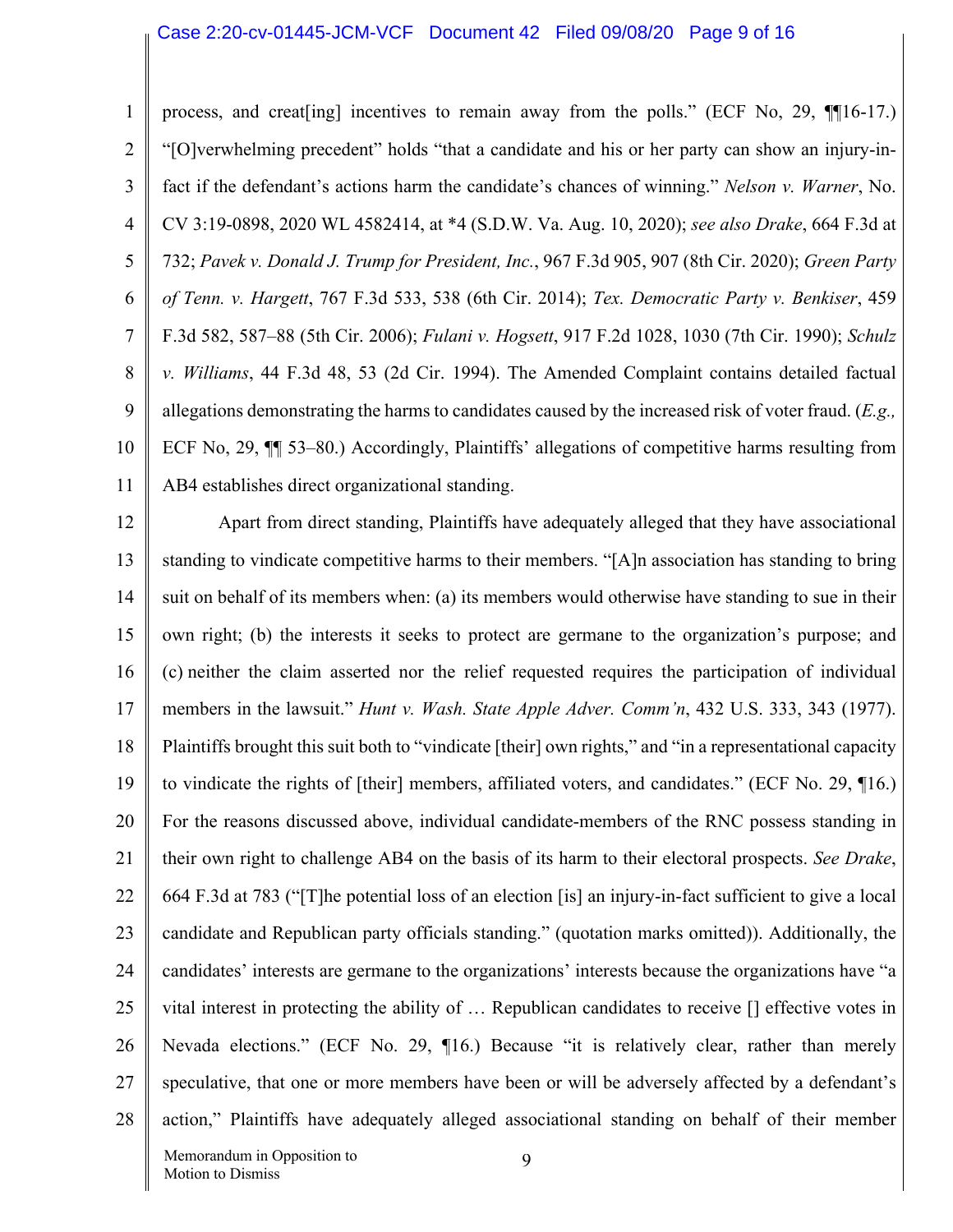1 candidates. *Nat'l Council of La Raza*, 800 F.3d at 1041.

2

3

4

5

6

7

8

9

10

11

12

13

14

15

16

17

### **III. Plaintiffs have associational standing on behalf of their Nevada voter-members to vindicate their rights under the Constitution and federal election law.**

Plaintiffs also have standing to vindicate the voting rights of their members. An organization has associational standing to bring suit on behalf of its members when they would have standing in their own right, the members' interests are germane to the organization's, and the members are not necessary parties to the suit. *See Hunt*, 432 U.S. at 343. Plaintiffs fit that bill: they brought this suit in their "representational capacity to vindicate the rights of [their] … affiliated voters," "including three [RNC] members who are registered voters in Nevada" and the "over 600,000 registered Republican voters in Nevada" represented by the NVGOP. (ECF No. 29, ¶¶14, 19-20.) Plaintiffs have adequately pleaded facts that, accepted as true, establish injury in fact to these voter-members' right to vote. As the Amended Complaint explains, a voter has an individual "right under the Constitution to have his vote fairly counted, without being distorted by fraudulently cast votes." ECF No. 29, ¶33 (quoting *Anderson v. United States*, 417 U.S. 211, 227 (1974)). And under the Equal Protection Clause, states have a judicially enforceable "obligation to avoid arbitrary and disparate treatment of the members of its electorate." *Charfauros v. Bd. of Elections*, 249 F.3d 941, 951 (9th Cir. 2001) (quoting *Bush v. Gore*, 531 U.S. 98 (2000)). Plaintiffs have alleged specific facts establishing that AB4 causes those harms to the rights of their voter-members.

27

28

First, Plaintiffs have adequately alleged that their members' votes will be diluted as a result of AB4. As an initial matter, the Secretary does not seem to seriously contest that vote dilution is a cognizable injury in fact or that it can be remedied by an injunction. *See Gill v. Whitford*, 138 S. Ct. 1916, 1920 (2018) ("The right to vote is individual and personal in nature, and voters who allege facts showing disadvantage to themselves as individuals have standing to sue to remedy that disadvantage." (internal quotation marks and citations omitted)); *see also Fair Maps Nevada*, 2020 WL 2798018, at \*17 ("Abridgement or dilution of a right so fundamental as the right to vote constitutes irreparable injury."). Rather, her main point of contention is that the injury is not traceable to AB4 (ECF No. 37 at 11-13) and "highly speculative" (*Id.* at 23). But the Amended Complaint contains extensive factual allegations demonstrating that AB4's implementation of a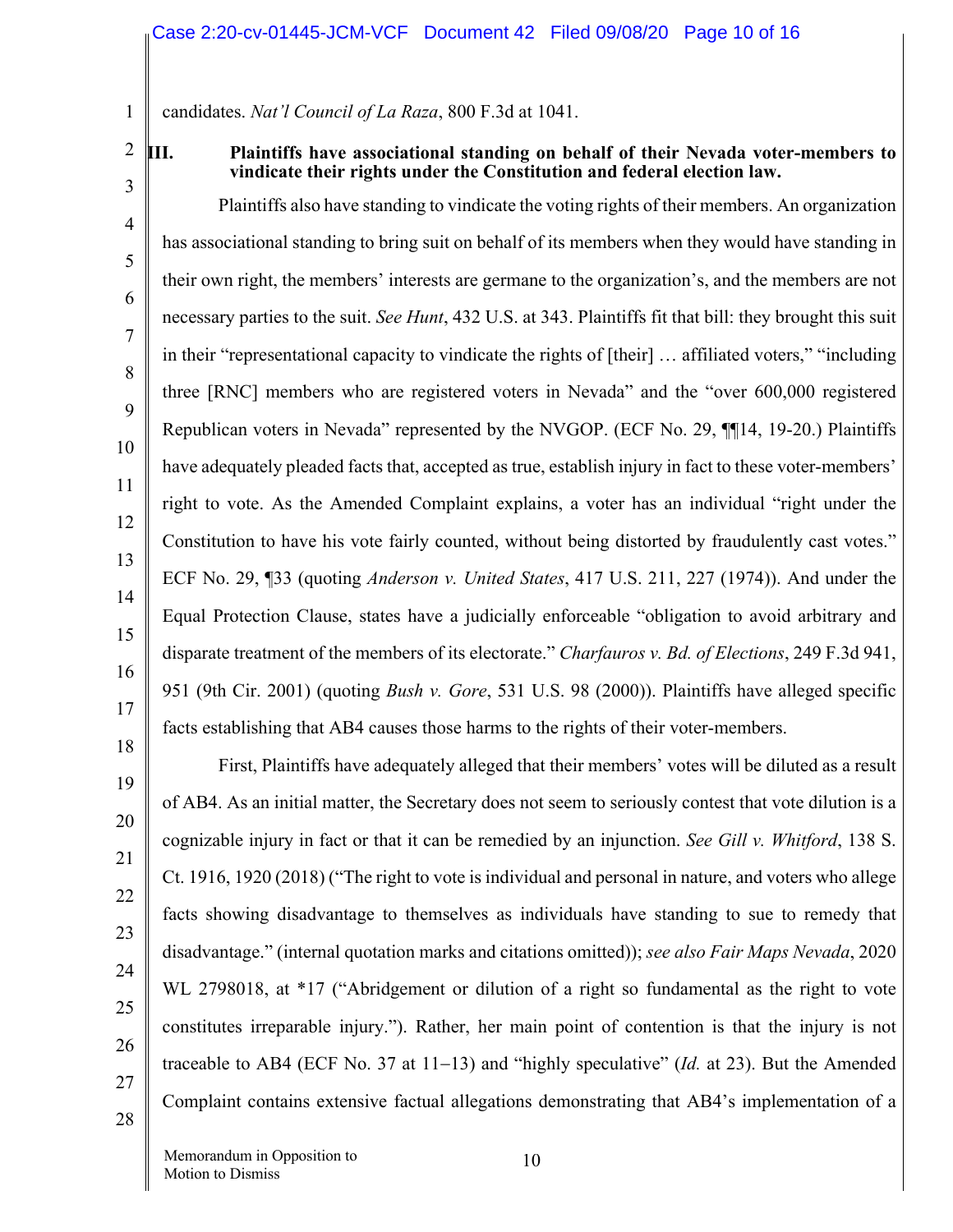### Case 2:20-cv-01445-JCM-VCF Document 42 Filed 09/08/20 Page 11 of 16

1 2 3 4 5 6 7 8 9 10 11 12 13 14 15 universal vote by mail system for the 2020 election greatly increases the risk of fraudulent voting. For example, it explains how specific provisions of AB4, such as its "deeming" rule, will interact with United States Postal Service postmarking policies to increase the likelihood that untimely and illegal ballots will be counted in violation of the Elections Clauses, constitutional voting rights, and the Equal Protection Clause. (ECF No. 29, ¶¶90-97.) Those allegations alone suffice to survive the Secretary's motion to dismiss. The Amended Complaint, however, goes beyond the pleading requirements and buttresses its allegations with facts surrounding problems arising from recent vote-by-mail elections in Wisconsin, New Jersey, Connecticut, and New York. (*Id.* ¶¶63–90.) Taken as true, those allegations establish that provisions of AB4 create a "substantial risk" of counting illegal votes and thereby diluting the votes of Plaintiffs' members. That is all that is required for purposes of standing at the pleading stage. *See Clapper*, 568 U.S. at 414 n.5 (plaintiffs are not required "to demonstrate that it is literally certain that the harms they identify will come about. … we have found standing based on a substantial risk that the harm will occur, which may prompt plaintiffs to reasonably incur costs to mitigate or avoid that harm" (internal quotation marks omitted)).

16 17 18 19 20 21 22 23 24 25 The Secretary's reliance on Nevada's prior use of a limited absentee-ballot and vote-bymail system (ECF No. 37 at 7) does not undermine Plaintiffs' allegations. As discussed, the Amended Complaint extensively details why AB4's shift to a full vote-by-mail system, coupled with its "deeming" provision, substantially increases the risk of harm to Plaintiffs' members' right to vote. (ECF No. 29, ¶¶53–81; 90–97.) *Cf. Susan B. Anthony List*, 573 U.S. at 158. Because "voting fraud impairs the right of legitimate voters to vote by diluting their votes" and "dilution [is] recognized to be an impairment of the right to vote," and the plaintiffs have alleged specific facts demonstrating that AB4 creates a substantial risk of vote dilution, they have adequately alleged they possess standing on behalf of their members to vindicate their right to vote. *See Crawford*, 472 F.3d at 952.

26 27 28 Memorandum in Opposition to Motion to Dismiss 11 *Paher* is not to the contrary. There, the plaintiffs pursued a theory of vote dilution that "may" be conceivably raised by any Nevada voter." *Paher*, 2020 WL 2089813, at \*5. In contrast, the Amended Complaint here specifically alleges Sections 11 and 12 of AB 4 will have a disparate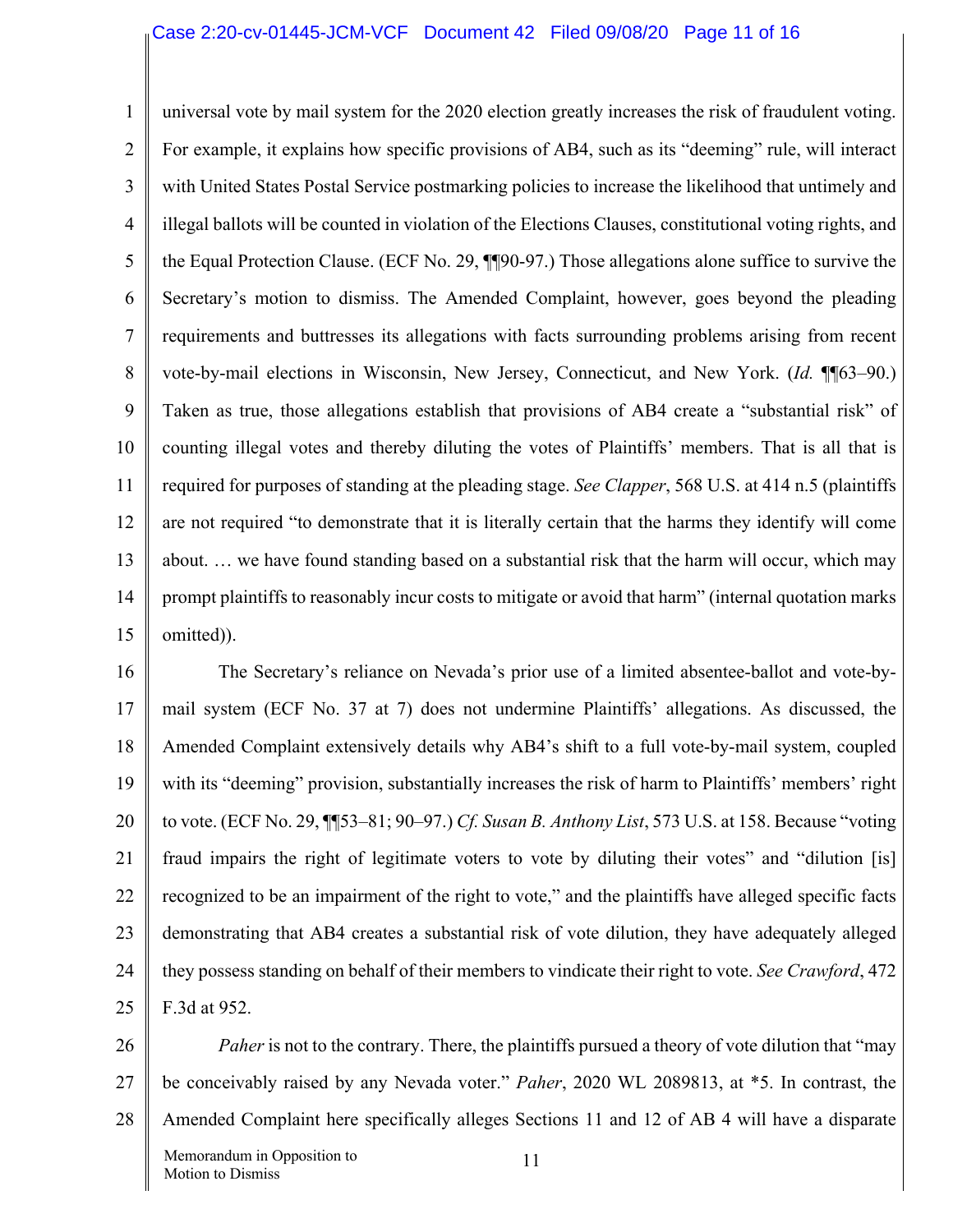1 2 3 4 5 6 7 8 9 10 11 12 impact on rural voters because it requires the establishment of more polling centers per capita for urban voters than for rural voters. (ECF No. 29, ¶¶100, 124–38.) Additionally, AB4's three-day, post-election receipt deadline for non-postmarked ballots—coupled with its deeming rule, the faster average mailing time in urban districts such as Clark County, and the postal service's practice of not postmarking prepaid mail—will likely result in significantly more untimely ballots being counted from urban areas. The complaint adequately alleges that an untimely ballot postmarked in Clark County is far more likely to be received within three days and therefore "deem[ed]" timely than one sent from a rural district. *Id.* ¶¶95–96. Such allegations of disparate impacts on specifically identifiable groups were absent in *Paher*. Thus, AB4 does not "devalue [] every vote equally," and increases the risk that rural voters' votes in particular will be diluted. *Cf. Citizens for Fair Representation v. Padilla*, No. 18-17458, 2020 WL 2510747, at \*1 (9th Cir. May 15, 2020) (unpub).

13 14 15 16 17 18 19 20 21 22 23 24 25 26 27 28 Second, Plaintiffs have adequately alleged that AB4 deprives its members of the equal protection of the laws. The Amended Complaint alleges that specific provisions of AB4 will disadvantage the voting rights of an identifiable community of voters—those living in rural districts. (ECF No. 29, ¶¶124–38.) This allegation is not speculative but the direct function of Sections 11 and 12 of AB4, which "discriminate against voters in rural counties by authorizing more polling places and vote centers per capita in urban areas." *Id.* ¶129. This type of discriminatory treatment of an identifiable community is a judicially cognizable injury directly traceable to AB4. *See Gill*, 138 S. Ct. at 1929-30. Beyond that, Plaintiffs' allegations adequately establish the absence of uniform standards in Sections 22 and 25 of AB4 that by definition will result in each county processing and counting ballots—including multiple ballots in the same envelope—differently. (ECF No. 29,  $\P$  101–02, 139–64.) Indeed, that lack of uniform standard is apparent on the face of the statutory text. The Secretary denigrates those allegations as a mere "policy preference for top-down administration," (ECF No. 37 at 20), but it is the Equal Protection Clause—not Plaintiffs' policy preferences—that imposes a "minimum requirement for nonarbitary treatment of voters" and forbids voting systems and practices that distribute election resources in "standardless" fashion, without "specific rules designed to ensure uniform treatment." *Bush v.*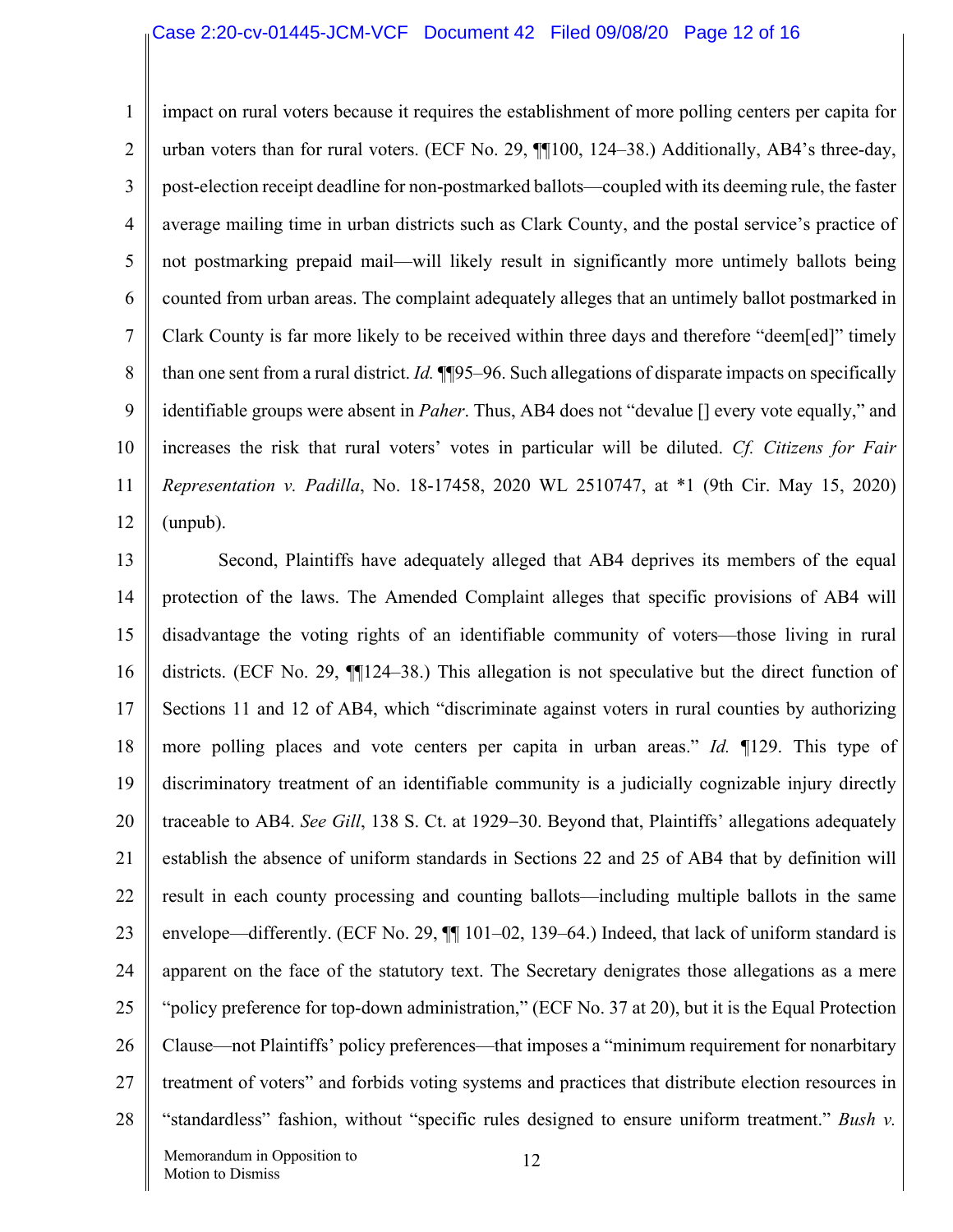1 2 3 4 5 6 *Gore*, 531 U.S. 98, 105–06 (2000). In any case, even if those claims were based on "assumption[s]" or predictions about what "local elections officials" might do (ECF No. 37 at 20), that is permissible at the pleading stage, and Plaintiffs' allegations must be accepted as true. *See Nat'l Council of La Raza*, 800 F.3d at 1040. The Secretary's demand for certainty thus conflicts not just with standing requirements, *see Clapper*, 568 U.S. at 414 n.5, but also with pleading standards, *see Nat'l Council of La Raza*, 800 F.3d at 1040.

7

# **IV. This Case is justiciable and ripe.**

8 9 10 11 12 13 14 15 16 17 18 19 20 21 22 23 24 25 26 The Secretary also suggests that this case is not justiciable because of federalism concerns. That argument cannot be reconciled with a host of federal cases adjudicating claims under the Election Clauses and about voting rights. *See, e.g.*, *Foster v. Love*, 522 U.S. 67 (1997) (adjudicating Elections Clause dispute); *Gill*, 138 S. Ct. 1916 (2018) (adjudicating vote dilution claim); *Voting Integrity Project, Inc. v. Keisling*, 259 F.3d 1169, 1174 (9th Cir. 2001) (adjudicating dispute regarding federal statute setting the uniform election day); *Fair Maps Nevada*, 2020 WL 2798018, at \*6 (adjudicating COVID-19 related voting dispute). In fact, a federal district court recently rejected a nearly identical argument, noting that although "[t]he local administration of elections under our federalist system vitalizes democracy by allow[ing] for greater individual input and accountability while avoiding control by a distant bureaucracy that appears out of reach and out of touch," "these concerns do not … make this case nonjusticiable." *Nelson*, No. CV 3:19-0898, 2020 WL 4582414, at \*18 & n.9 (internal quotation marks omitted). Far from being a novel attempt to commandeer Nevada's state government, "this case involves the sort of routine dispute that federal courts regularly review." *Weyerhaeuser Co. v. U.S. Fish & Wildlife Serv.*, 139 S. Ct. 361, 370 (2018); *see also Pavek*, 967 F.3d at 907 ("[The plaintiffs] allege a cognizable and redressable injury fairly traceable to section 204D.13(2)—namely, that the statute violates the Fourteenth Amendment insofar as it unequally favors supporters of other political parties. We have adjudicated the merits of such claims before and have comfortably employed judicially manageable standards in doing so." (internal citation omitted)).

27

28 And the Secretary's suggestion that this case is not ripe has no basis in law. The injuries to Plaintiffs and their members have already either begun to occur (diversion of resources) or are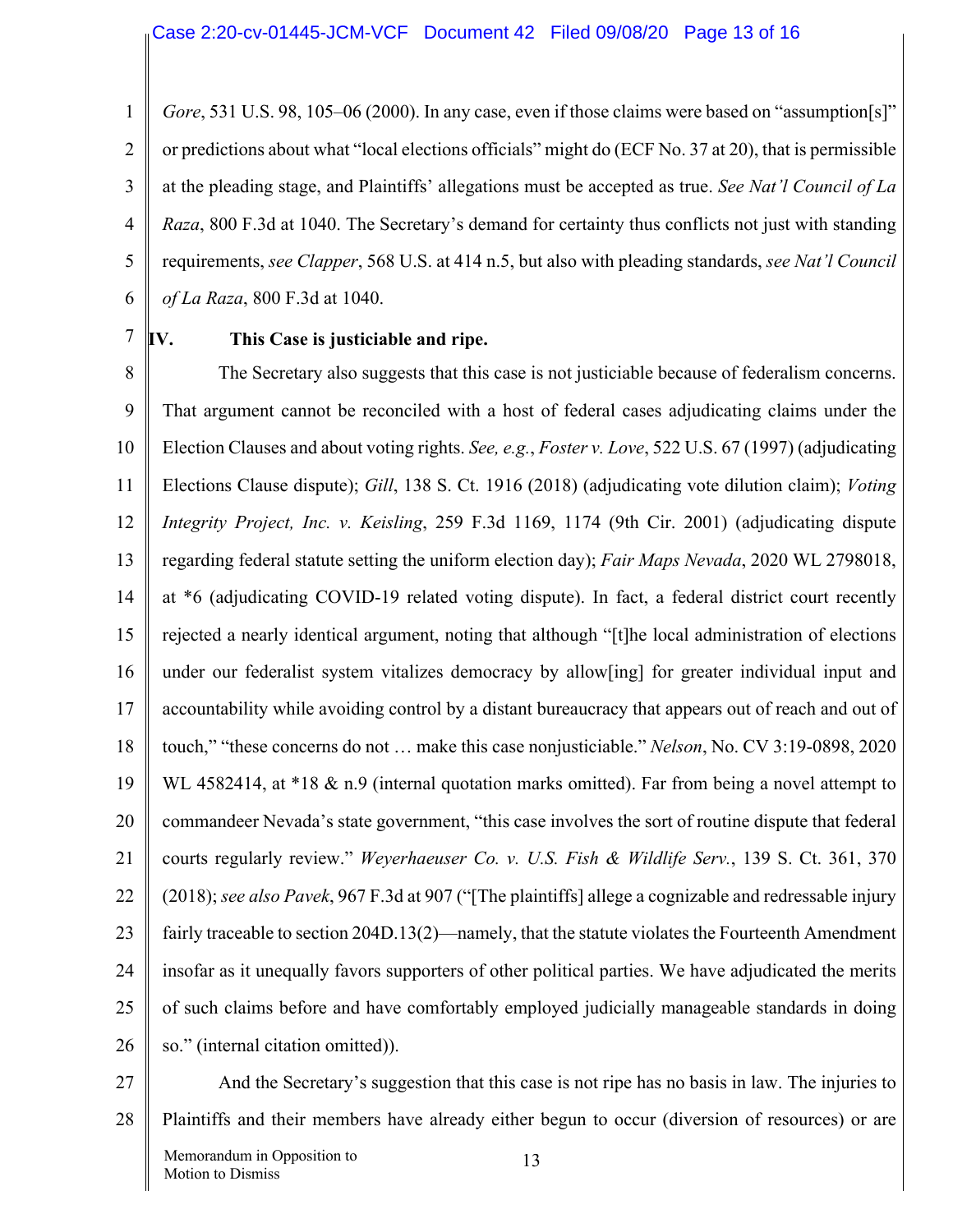### Case 2:20-cv-01445-JCM-VCF Document 42 Filed 09/08/20 Page 14 of 16

1 2 3 4 5 6 7 8 9 10 11 12 13 certainly impending (competitive disadvantage, vote dilution, and disparate treatment). The Secretary seems to suggest that Plaintiffs must wait until after the election to bring their suit. (ECF No. 37 at 23.) But plaintiffs alleging such harms have never been required to wait until after an election to bring challenges in federal court. Indeed, if Plaintiffs wait until after the election, they risk their claims becoming moot. *Drake*, 664 F.3d at 784 ("Plaintiffs' competitive interest in running against a qualified candidate had lapsed."). As the Democrats put it in the parallel state litigation, "The inevitable logical terminus of [this] argument would leave any plaintiff who challenges election-related laws stuck between a legal rock and a prudential hard place: such claims would be barred at all times either as speculative (before the election) or moot (after the election). For this reason, courts across the country … have rejected such arguments. Pltfs.' Opp., *supra*, at 15 (citing *Fla. State Conference of NAACP v. Browning*, 522 F.3d 1153, 1164 (11th Cir. 2008); *Sandusky Cty. Democratic Party v. Blackwell*, 387 F.3d 565, 574 (6th Cir. 2004); *Ga. Coal. for People's Agenda, Inc. v. Kemp*, 347 F. Supp. 3d 1251, 1267-68 (N.D. Ga. 2018)).

14

# **V. Plaintiffs possess a right of action.**

15 16 17 18 19 20 21 22 23 24 25 26 27 Finally, the Secretary's argument that Plaintiffs lack a private right of action to pursue their claims alleging violations of federal laws that set one uniform, national Election Day is directly foreclosed by *Voting Integrity Project, Inc. v. Keisling*, 259 F.3d 1169 (9th Cir. 2001). That case involved "a federal civil rights suit for declaratory and injunctive relief," brought by an organization and several individuals "to establish that an Oregon statute that allows Oregonians to vote-by-mail for a substantial period prior to or as well as on this federal election day violates the federal election laws." *Id.* at 1170. The court proceeded to the merits of the challenge after holding that it was properly brought "pursuant to 42 U.S.C. § 1983, which provides for suits in federal court for the deprivation of any rights, privileges, or immunities secured by the Constitution and laws of the United States." *Id.* at 1170 n.2. So too here. Plaintiffs seek to vindicate rights secured under precisely the same laws and constitutional provisions at issue in *Keisling*, and thus have an identical right of action under Section 1983. *See id.*; *see also Foster v. Love*, 522 U.S. 67, 69 (1997) (reaching merits of dispute alleging violation of federal laws setting date of biennial elections).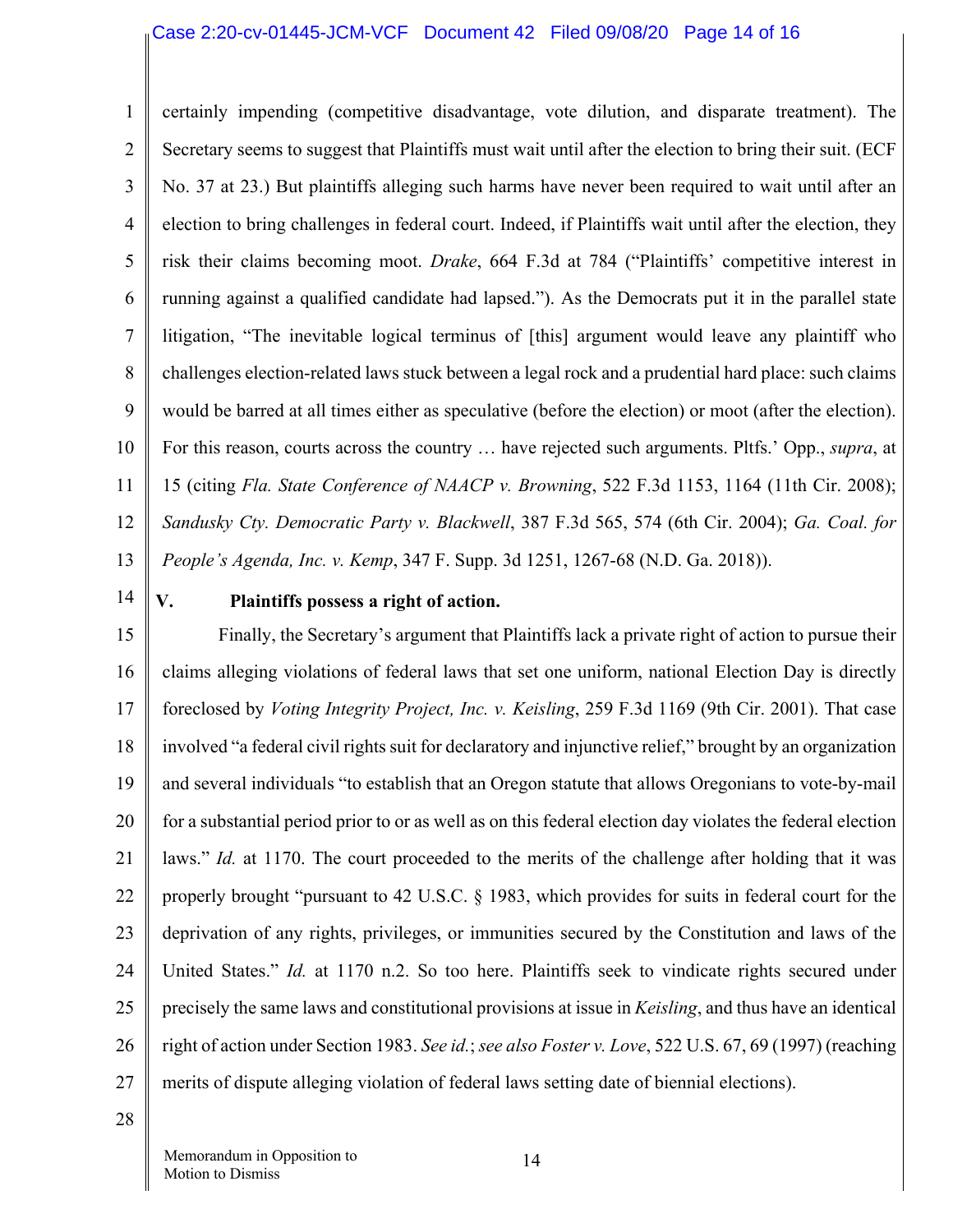|                     | Case 2:20-cv-01445-JCM-VCF  Document 42  Filed 09/08/20  Page 15 of 16      |    |                  |                                                         |  |  |  |
|---------------------|-----------------------------------------------------------------------------|----|------------------|---------------------------------------------------------|--|--|--|
|                     |                                                                             |    |                  |                                                         |  |  |  |
| $\mathbf{1}$        | <b>CONCLUSION</b>                                                           |    |                  |                                                         |  |  |  |
| $\overline{2}$      | For these reasons, the Court should deny the defendant's motion to dismiss. |    |                  |                                                         |  |  |  |
| 3<br>$\overline{4}$ |                                                                             |    |                  |                                                         |  |  |  |
| 5                   | Respectfully submitted,                                                     |    |                  |                                                         |  |  |  |
| 6                   | Dated: September 8, 2020                                                    |    |                  | <u>/s/ J. Colby Williams</u>                            |  |  |  |
| 7                   |                                                                             |    |                  | Donald J. Campbell (1216)<br>J. Colby Williams (5549)   |  |  |  |
| 8                   |                                                                             |    |                  | <b>CAMPBELL &amp; WILLIAMS</b><br>700 South 7th Street  |  |  |  |
| 9                   |                                                                             |    | $(702)$ 382-5222 | Las Vegas, Nevada 89101                                 |  |  |  |
| 10                  |                                                                             |    |                  | $(702)$ 382-0540 (fax)                                  |  |  |  |
| 11                  |                                                                             |    |                  | William S. Consovoy*                                    |  |  |  |
| 12                  |                                                                             |    | Tyler R. Green*  | Thomas R. McCarthy*                                     |  |  |  |
| 13                  |                                                                             |    |                  | Cameron T. Norris*<br>CONSOVOY MCCARTHY PLLC            |  |  |  |
| 14                  |                                                                             |    |                  | 1600 Wilson Boulevard, Suite 700<br>Arlington, VA 22209 |  |  |  |
| 15                  |                                                                             |    | $(703)$ 243-9423 |                                                         |  |  |  |
| 16                  |                                                                             |    |                  | <b>Attorneys for Plaintiffs</b>                         |  |  |  |
| $17\,$              |                                                                             |    |                  | *Admitted pro hac vice                                  |  |  |  |
| 18                  |                                                                             |    |                  |                                                         |  |  |  |
| 19                  |                                                                             |    |                  |                                                         |  |  |  |
| 20                  |                                                                             |    |                  |                                                         |  |  |  |
| 21                  |                                                                             |    |                  |                                                         |  |  |  |
| 22                  |                                                                             |    |                  |                                                         |  |  |  |
| 23                  |                                                                             |    |                  |                                                         |  |  |  |
| 24                  |                                                                             |    |                  |                                                         |  |  |  |
| 25                  |                                                                             |    |                  |                                                         |  |  |  |
| 26                  |                                                                             |    |                  |                                                         |  |  |  |
| 27                  |                                                                             |    |                  |                                                         |  |  |  |
| 28                  |                                                                             |    |                  |                                                         |  |  |  |
|                     | Memorandum in Opposition to<br>Motion to Dismiss                            | 15 |                  |                                                         |  |  |  |